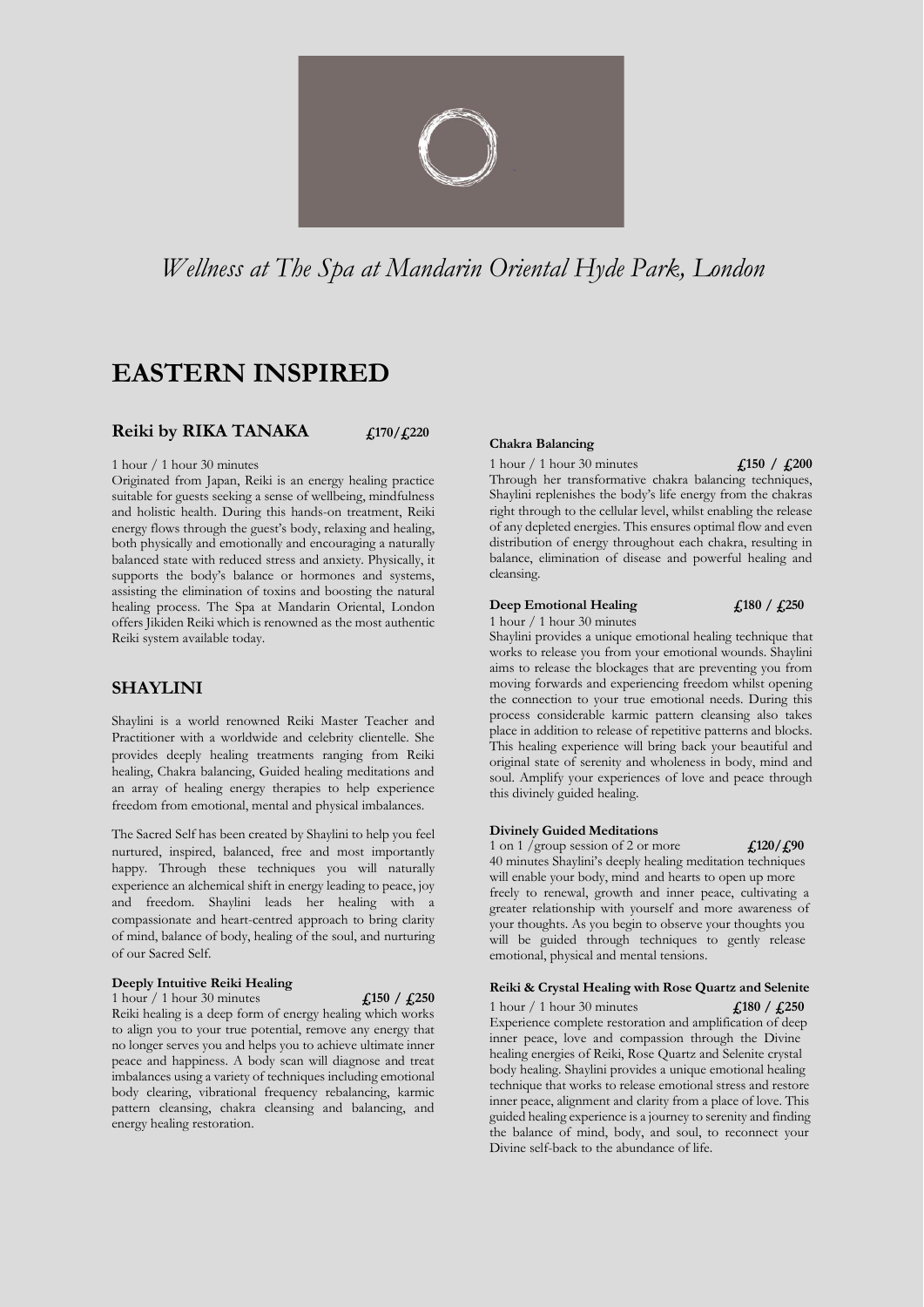### **PROF KE**

Professor Song Ke, has practiced and taught Traditional Chinese Medicine worldwide for over 30 years. His clinical success as a leading consultant of Traditional Chinese Medicine in the UK.

#### **TCM one to one Consultation £500** 1 hour

To strengthen and optimise overall health, our Asante doctors will personally discuss your specific areas of concern. A comprehensive treatment program will be tailored for you according to your constitutional type and symptoms, which may include following elements, along with herbal remedies and dietary advice

#### **ACUPUNCTURE by ASANTE £240** 1 hour

Used to stimulate the body's own healing response and help restore its natural balance/homeostasis an acupuncturist inserts very fine sterilised disposable needles into points on the body's meridians (the channels of energy). By leaving the needles in for approximately 30 minutes, a circuit of energy will be created which helps correct imbalances.

#### **TAI CHI by ASANTE £240**

#### 1 hour

Tai Chi Chuan is a traditional Chinese martial art, often practiced promoting musculoskeletal and internal strength and to improve dexterity and overall wellbeing.

#### **QIGONG by ASANTE £240**

#### 1 hour

Qigong combines meditation, breathing and physical exercise in static postures and slow or fast rhythmical movements. Qigong activates the body's internal energy system to promote the circulation of the body's fluids, energy and blood.

#### **TAUINA MASSAGE by ASANTE £320**

1 hour 30 minutes

Tuina or Chinese Therapeutic Massage uses finger pressure, stretching and mobilising to stimulate the channels and acupuncture points. Often used in conjunction with acupuncture, it is not only an effective treatment for musculoskeletal problems, but can also be effective for many other conditions, particularly digestive problems, and insomnia.

# **MIND AND BODY**

### **FRANCY LEMA**

Francy Lema is Naturopath and Acupuncturist, Yoga teacher (Yoga Alliance) Thai massage Teacher (ITM School registered) and certificated professional in Therapeutic Massage. With more than 10 years' experience in wellness and nutrition, she has been learned different oriental techniques in Asia, enlarge her western training and concept of global health and wellness. Her passion, vocational work, and way of life is the focus to improve the quality of life of individuals, restoring physical and emotional health.

#### **Sea Magnesium Deep Massage £210 / £300** 1 hour  $\overline{1}$  90 minutes

Ideal to break down the stiffness, relief pain, release fatigue and recovery from Jet Lag. Include Magnesium mineral oil and specific cream. Could be include fascia stretching, cupping and Tok Sen.

### **Yoga-Thai Massage £210 / £300**

1 hour/ 1 hour 30 minutes A traditional massage from Wat Poh Temple and the body is massaged without oil. Increases mobility, flexibility and reduce body tension. Improves the body posture and provides general well-being.

#### **Shiatsu £ 190 / £275**

1 hour / 1 hour 30 minutes

A form of acupressure that originated in Japan. This pressure point therapy uses kneading, pressing, soothing, tapping, and stretching techniques and is performed without oil. Helps to reduce stress.

## **Naturopath Consultation £190 / £100**

1 hour  $\bar{1}$  30 minutes (Follow up)

Based on the deep understanding of the naturopathic use of herbs, supplementation, and a good nutrition this session is a perfect start to care for your body from inside and discover your inner strength and health. Includes, nutrition advice, and breathing education.

### **HESHMAT NASIRI**

Heshmat is a Musculoskeletal Physiotherapist and a professional specialist Masseur. Within his work Heshmat uses different physiotherapy interventions to relieve pain, increase range of movement, strengthen muscles and improve function appropriate to the guest's condition. Heshmat uses rehabilitative exercise therapy, manual therapy techniques, myofascial release technique, spinal traction, manipulation, soft tissue mobilisation.

**Physiotherapy** 1 hour  $\qquad \qquad$  **£180** / **£255** 1 hour / 1 hour 30 minutes

Using stretching and pressure, manual therapy techniques, soft tissue mobilisation to relieve pain, increase range of movement, strengthen muscles and improve function.

### **PADMA CORAM**

Authentic Chakra and Energy Healing Specialist

Padma Coram is a multi-award-winning Entrepreneur & Amazon's No.1 Best-selling Author. Padma has since birth been living this cosmopolitan East-West lifestyle. She has travelled extensively, worldwide and understands modern, URBAN issues & busy lifestyles, with magical results. Indian born Padma's passion for helping people improve their lives has been instilled and practiced since birth. She comes from the first family of Wellness, a distinguished line of Yoga Masters (including Swami Sivananda of the Sivananda Yoga fame). She has an immense understanding of luxury lifestyle & International cultures & backgrounds.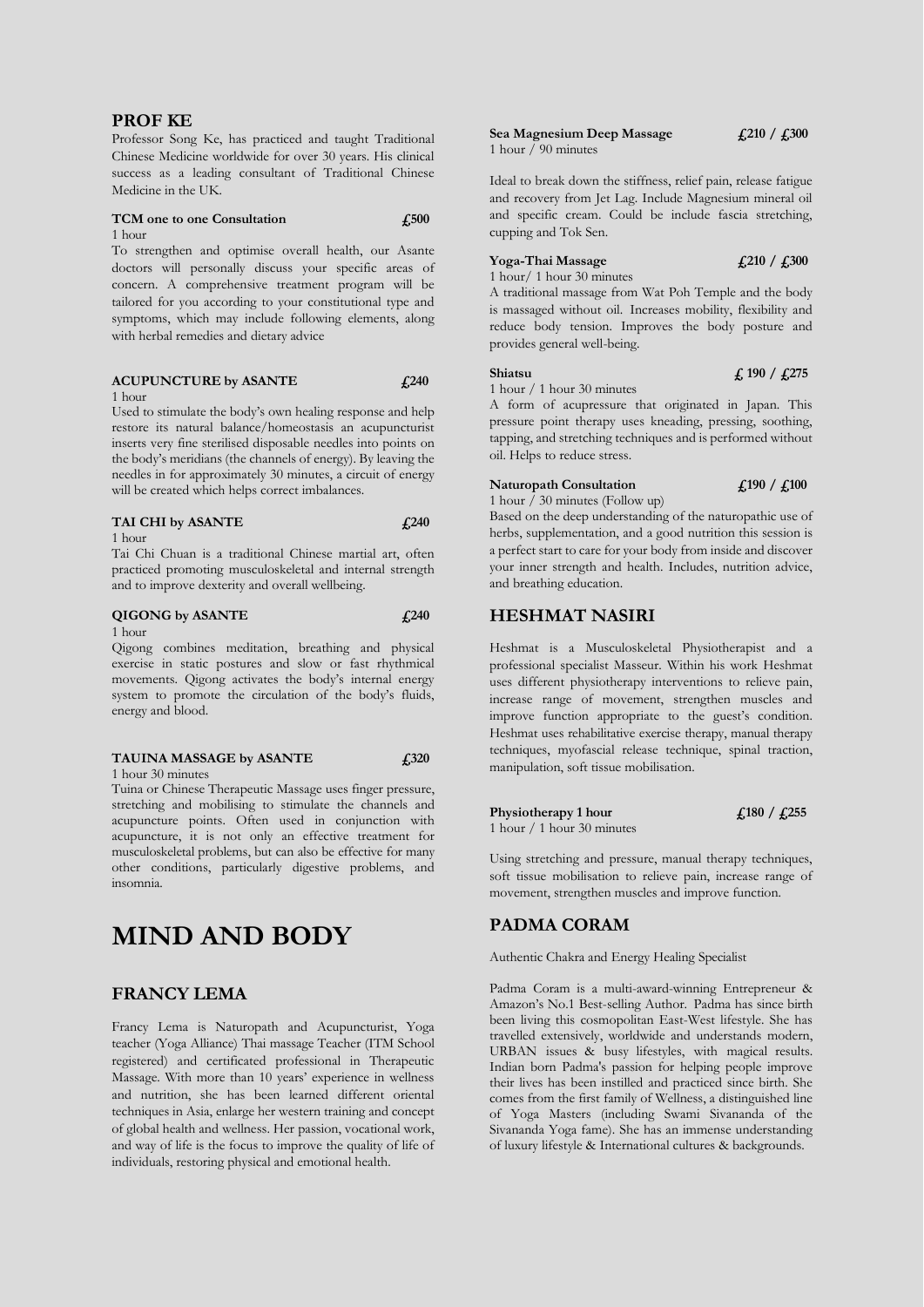| Discovery Time    |  | $\sqrt{445}$ |
|-------------------|--|--------------|
| 1 hour 30 minutes |  |              |
|                   |  |              |

A powerful one to one consultation to mutually discover the need of the hour. The diagnosis will be followed by a bespoke session. The session could be a healing or rejuvenating or both, with tips and tools to be taken away

#### **Soul Cards and Colour Therapy £295** 1 hour

Helps individuals to understand their authentic personality & life journey. This work is to enhance and increase luck and confidence. It helps get unstuck from sticky situations.

#### **Chakra Meditation and Crystal Healing £295** 1 hour

Is used to recalibrate our energy fields, to feel emotionally and physically balanced, safe, secure, joyful and to move forward in life positively.

#### **Yoga Nidra** (Sleep Therapy) **£295** 1 hour

Promotes anti-aging, encourages relaxation and peaceful sleep. The inner detox boosts non-invasive rapid cell regeneration for the mind and body.

| <b>Breathwork and Burnout Therapy</b>                                                                                                                                 |       |
|-----------------------------------------------------------------------------------------------------------------------------------------------------------------------|-------|
| (Prevention & Cure)                                                                                                                                                   |       |
| 1 hour                                                                                                                                                                |       |
| A combination of eastern & western techniques to release<br>stress & tension for the modern urban global citizen<br>through a variety of breaths, mudras and mantras. |       |
| <b>Mindfulness</b>                                                                                                                                                    | 4.295 |
| 1hour                                                                                                                                                                 |       |
| Can improve mental wellbeing, reduce stress, anxiety,                                                                                                                 |       |

depression and increase calmness, memory and mental clarity.

| One to One Consultations:<br>Discovery Session: 1 hour<br>Ongoing Sessions: 45 minutes | £360<br>f <sub>295</sub> |
|----------------------------------------------------------------------------------------|--------------------------|
| <b>Remote Online Consultations:</b>                                                    |                          |
| Discovery Session: 1 hour                                                              | £360                     |
| Ongoing Sessions: 45 minutes                                                           | £295                     |

## **KATE THOMPSON**

Kate Thomson is a Craniosacral Therapist and Myofascial Release practitioner, her treatments are highly personalised and install deep stillness, restoration and relaxation. Kates has extensive experience of working with people of all ages from all backgrounds, abilities and disabilities and her deep sensitivity provides a treatment where pain melts away and difficult emotions past and present are given perspective and resolution. Her aim is to help people come to terms with the past, live in the present and support a future of happiness, where opportunities can flourish and wishes can come true.

#### **Craniosacral Therapy & Myofascial Release**

1 hour 30 minutes / 1 hour **£290/£195**

A gentle and effective therapy working with the body using a light touch and minimal manipulation, supporting your body's innate ability to balance, restore and heal itself as well as helping to reduce stress and build underlying energy. A gentle but powerful form of physical therapy treating the entire fascial network, promoting the body-mind connection and restoring function and balance.

### **ANDREW JOHNSON**

Therapist and Coach. Meditation, Mindfulness & Self-help,

For over 25 years, Andrew Johnson has been helping people relax, change and create the lives they want. His work has motivated and empowered people across the world and helped them cope with stress, overcome anxiety or fears, break habits and achieve their full potential. Andrew uses a range of techniques which allow people to successfully regain control and achieve positive outcomes in their work, home and personal life. Simple, safe and easy to learn and integrate in daily life, these techniques include relaxation therapy, stress management, clinical hypnotherapy, meditation and mindfulness.

**Remote Online Consultations £200**

# **NUTRITION**

### **GLORIA MASITHELA**

Gloria is a certified nutritional therapist and health coach specialising in providing nutritional care for digestive problems like IBS, bloating, Dysbiosis, abdominal pain and Coeliac disease or anyone who wants to lose weight and regain their health.

Initial consultation will take between 60 to 90 minutes

Prior the consultation you will receive a health questionnaire. This is to be returned 1- 2 days prior to the appointment.

An array of nutrition and lifestyle coaching programmes to choose from.

Functional testing, including food intolerance and allergy testing.

Personalised meal plan

#### **One to One Consultation:**

| 60-90 minutes plus meal plan    | $\sqrt{4.240}$ |
|---------------------------------|----------------|
| Follow Up Session 30-60 minutes | f.110          |

Packages available on request covering such areas as vegan diet, spring clean, weight gain, sugar reduction.